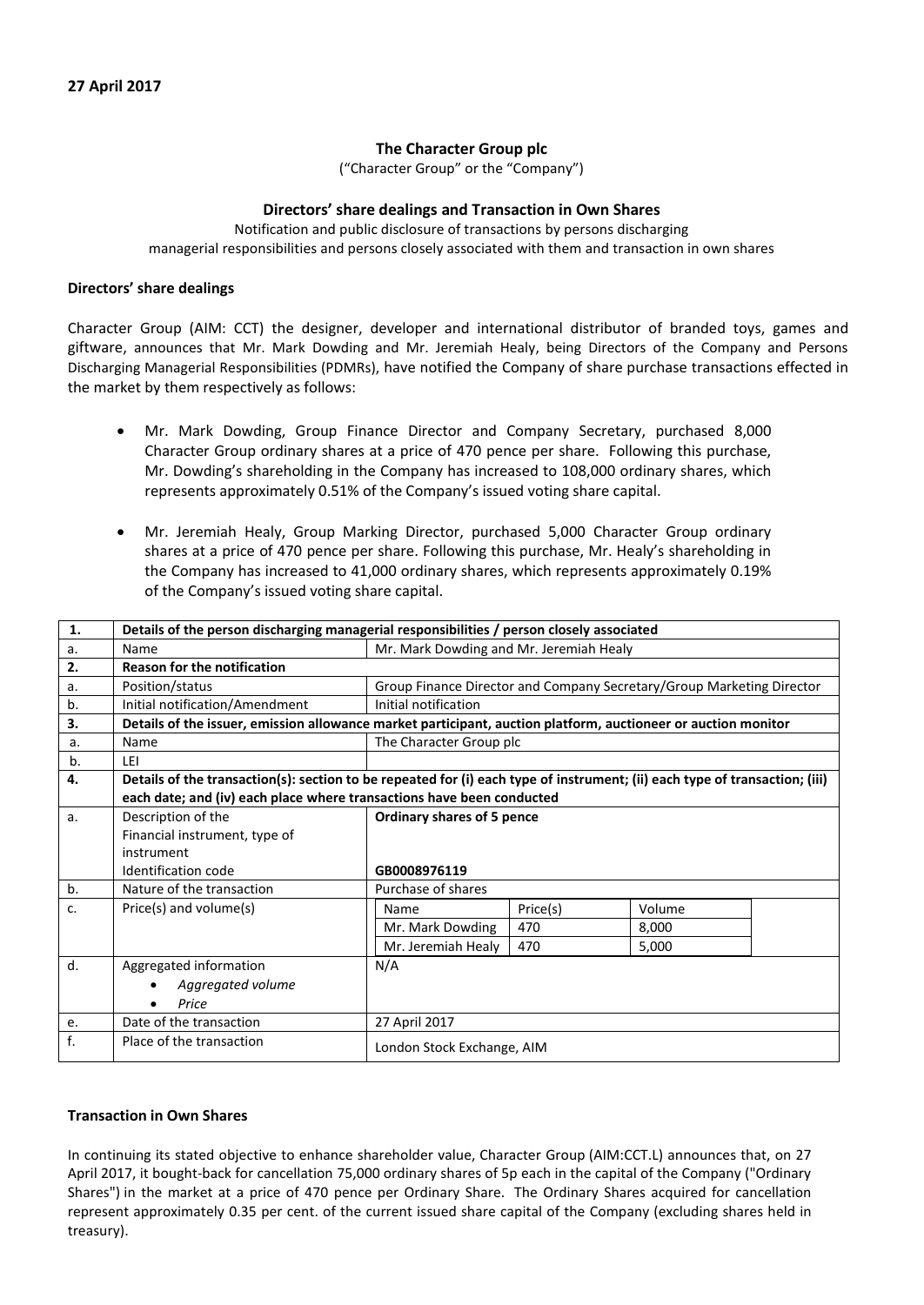For the purposes of the Financial Conduct Authority's Disclosure and Transparency Rules, the total number of Ordinary Shares in issue as at the date of this notice (taking into account the Ordinary Shares purchased for cancellation by the Company announced above and excluding Ordinary Shares held in treasury) is 21,143,352 ("Revised Issued Voting Share Capital").

The Company has an unutilised capacity to buy back up to a further 3,139,700 Ordinary Shares under the authority granted at the Annual General Meeting on 22 January 2016.

Character Group holds 3,269,456 Ordinary Shares in treasury which do not carry voting rights and these represent approximately 15.46 per cent. of the Revised Issued Voting Share Capital.

The figure of 21,143,352 may be used by shareholders as the denominator for the calculations by which they will determine if they are required to notify their interest, or change to their interest, in the Company under the Disclosure and Transparency Rules.

In accordance with Article 5(1)(b) of Regulation (EU) No 596/2014 (the Market Abuse Regulation), the schedule below contains a summary of and detailed information about the purchases made by Panmure Gordon (UK) Limited on behalf of the Group as part of the buy-back programme.

Schedule 1: Summary of buy-back transactions

| Date of purchase :                                      | 27 April 2017 |
|---------------------------------------------------------|---------------|
| Number<br>of<br>Ordinary<br><b>Shares</b><br>purchased: | 75,000        |
| Highest price paid per share (pence)                    | 470           |
| Lowest price paid per share (pence)                     | 470           |
| Average price paid per share (pence)                    | 470           |

Schedule 2: Details of buy-back transactions

| Time (hh:mm - GMT) | Number of Ordinary<br>Shares purchased | Transaction<br>price<br>(pence per share) |
|--------------------|----------------------------------------|-------------------------------------------|
| 09:11              | 75.000                                 | 470                                       |

#### **Enquiries:**

**The Character Group plc** Jon Diver, Joint Managing Director Kiran Shah, Joint Managing Director Mark Dowding, Group Finance Director & Company Secretary Tel: +44 (0)208 329 3377